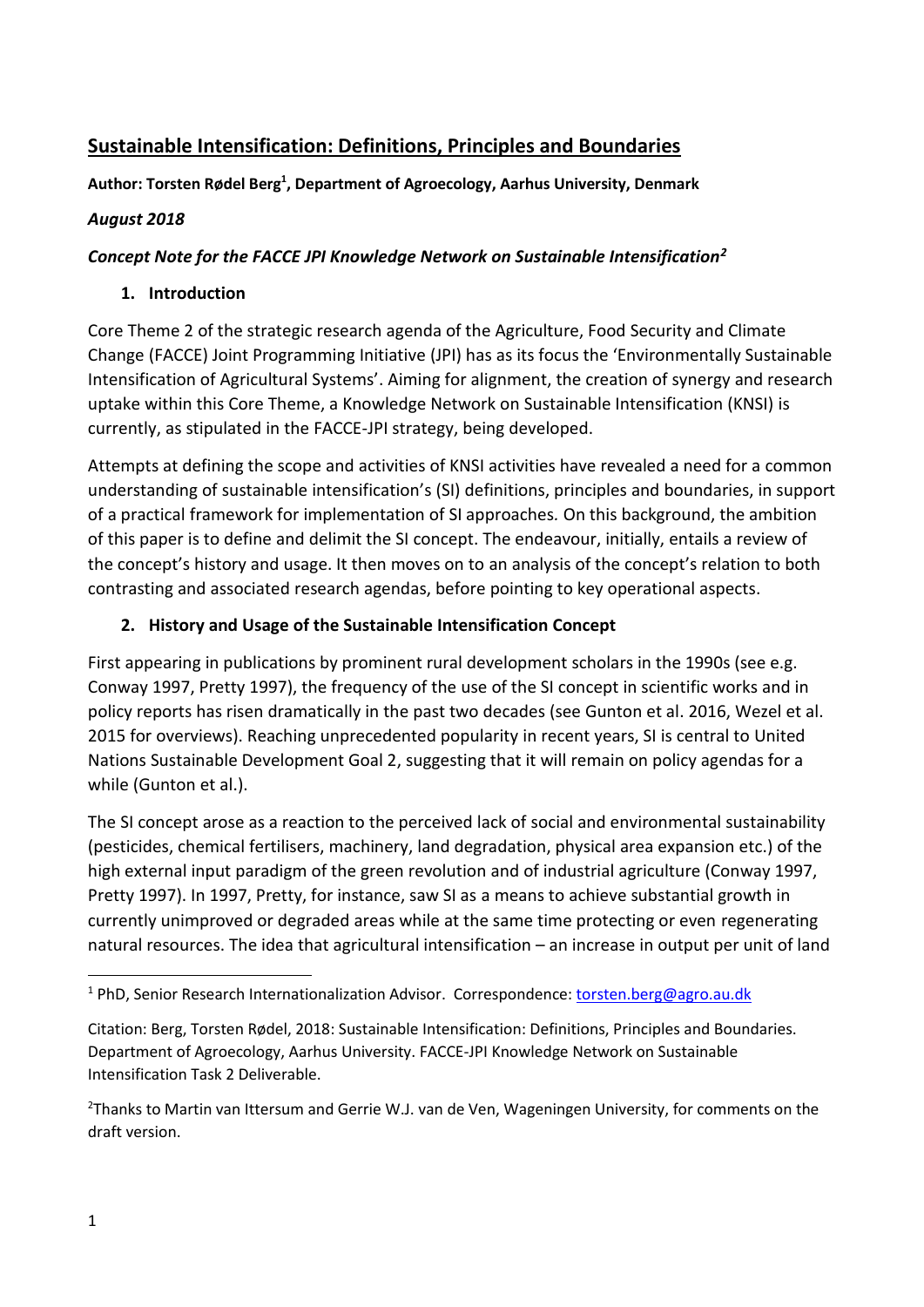– could be achieved without harming the environment, represented a paradigm shift not only in relation to high external input agriculture, but also in relation to environmentalist perspectives: Before the late 1990s, intensification was synonymous with agriculture that "inevitably caused harm while producing food" (Pretty & Bharucha 2014:1578). With the climate agenda gaining momentum in the 2000s, the concept gradually became associated with nexus (water, energy, climate etc.) perspectives (see e.g. Hoff 2011), and the reduction of agriculture's climate gas emissions and increased food production as the key rationales for SI.

The most widely (and broadest) SI definition currently used (according to Wezel et al. 2015) also stems from Pretty:

"Intensification using natural, social and human capital assets, combined with the use of best available technologies and inputs (best genotypes and best ecological management) that minimize or eliminate harm to the environment" (2008:451).

The Food and Agriculture Organisation (FAO 2011), a couple of years later, offered another widely cited definition:

"Producing more from the same area of land while conserving resources, reducing negative impacts on the environment and enhancing natural capital and the flow of ecosystem services" (FAO 2011:2).

The Rise Foundation, in 2014, offered the following definition:

"Sustainable Intensification means simultaneously improving the productivity and environmental management of agricultural land" (Rise 2014:7).

Indicative of SI's association with total factor productivity (institutions, innovation, systems) and the resource efficiency of agriculture, rather than physical area expansion, the latter publication also contributed to the popularity of the notion of "more knowledge per hectare" (2014: 7) as shorthand for sustainable intensification.

### **3. Principles of SI: Many Things to Many People**

As the evolvement of SI and its definitions suggest, SI emphasises wide 'drivers', priorities and goals in comparison with purely productivity oriented agriculture (see Pretty & Bharucha 2014). Its principles, as evident from the definitions, can be narrowed down to sustainability (eliminating harm/reducing negative impacts/improving environmental management of land), resource efficiency, limited conversion of land and, at the levels of policy and research, a focus on total factor productivity. The notion of yield gap closure, i.e. closing (or rather reducing) the gap between current yields and yield potential on existing cropland, while avoiding negative environmental effects (see van Ittersum et al. 2016), is central to this thinking. So is the closing of nutrient loops, associated water-wise agricultural production, transformation of agriculture from carbon source to carbon sink, and (bio)diversity, (see Rockström et al. 2016).

The dramatic rise in the popularity of the SI concept, it appears, has been accompanied by an increased breadth of meaning, to the point where, paraphrasing Narayan and Pritchett (1997),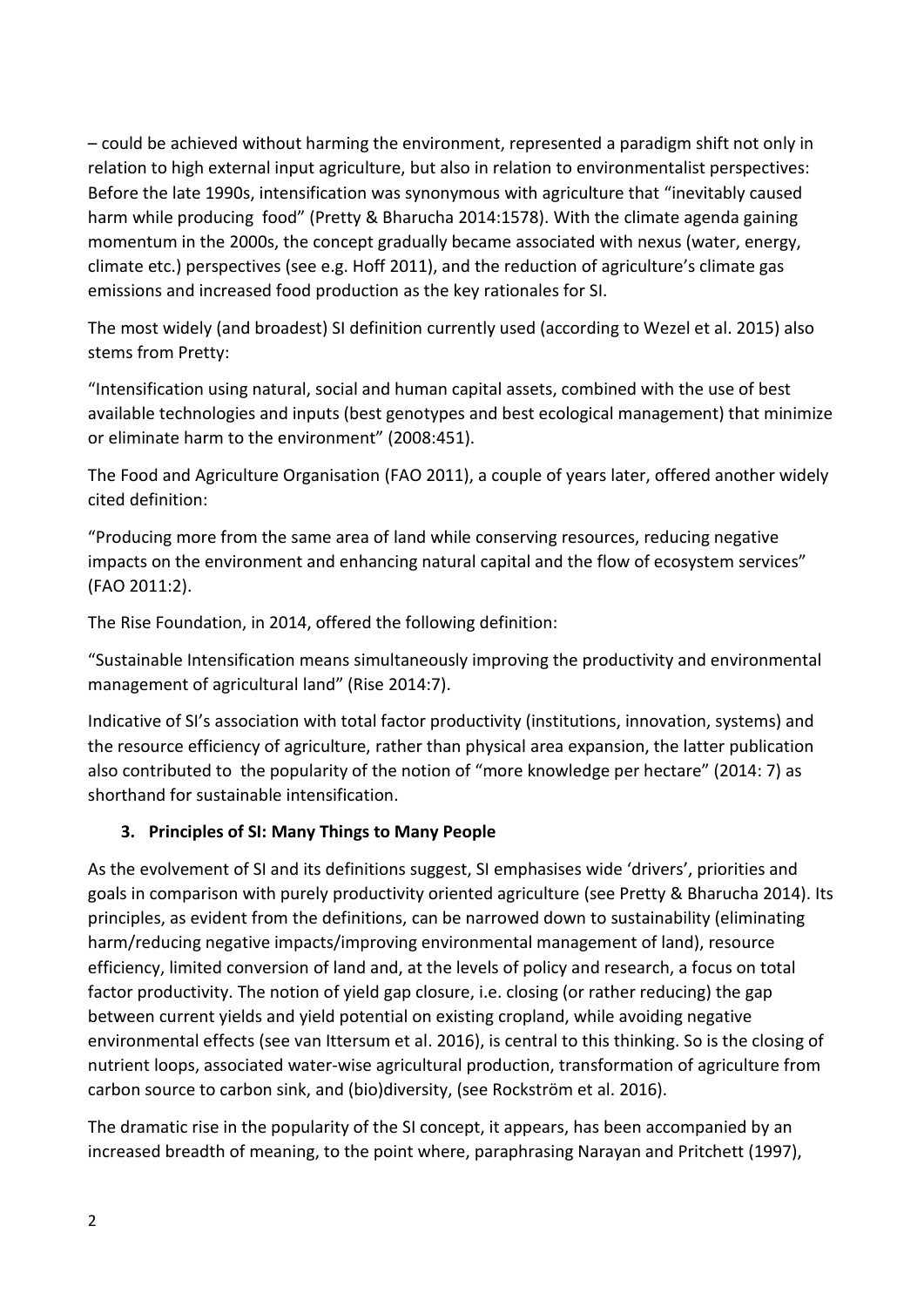*sustainable intensification, while not all things to all people, is many things to many people*<sup>3</sup> . In this vein, Wezel et al. argue that SI remains "more an aspiration to increase yields without environmental damage – rather than a clear set of specific practices" (2015:1288).

As argued by Gunton et al. (2016), the increased breadth of meaning of SI has been accompanied by an increasingly ambiguous understanding of the concept, and a feeling among many agricultural experts that SI does not hold much that is new in terms of agricultural practices. These circumstances – considering that the SI concept keeps gaining momentum in scientific and in grey literature  $-$  confirms the need for clarification of the concept.

## **4. SI and Contrasting Approaches in a Political Economy Perspective**

Sumberg et al. (2013) point out that agricultural research and the agricultural approaches that they underpin are contested issues; agricultural pathways compete and should be understood in terms of political economy, i.e. in terms of their economic and political premises and the interests that they serve. A political economy analytical point of departure serves to illuminate why certain approaches and discourses on agriculture dominate at certain points in time. In turn, this allows critical examination of competing approaches, with analysis of their framing, divergences and overlaps leading to clearer understandings of boundaries. SI is indeed a contested approach that interfaces with a number of context-specific policy priorities that include biodiversity and land use, animal welfare, human nutrition, rural economies and sustainability vs production concerns (Garnett et al. 2014).

It can be argued that the current dominance of the SI concept is due to its location within the dominant *food first* narrative. In this narrative agriculture is seen as the single largest global driver of environmental change (Rockström et al. 2016), in a world that needs to 'feed 9+ billion by 2050', with technology as a major factor in achieving this goal (see Royal Academy of Engineering 2016). Within this double, triple and sometimes even quadruple *squeeze* thinking (see Rockström & Karlberg 2010)<sup>4</sup>, agricultural production is closely associated with the global challenges of population growth and economic growth as factors that increase demand for food, feed and other bio-based products. Climate change will to lead to considerable variation in conditions for agriculture and subsequent food supply vulnerability across the globe: Geographically, socially and economically contextualised, SI is seen as one means to address the challenges.

The *food first* and *feed the 9+ billion* narratives contrast with what we may call a 'distributionism' narrative. Promoted by environmental and agroecological movements, the world, in this competing narrative, is seen to produce enough food. The challenges are perceived as related to distribution, the reduction of waste, and the nature of food systems rather than increased production (see Soil Association 2010; International Civil Society Organizations 2015). In this light, SI is seen to represent a "wolf in sheep's clothing" (Wezel et al. 2015:1288) paving the way for

 $\overline{a}$ <sup>3</sup> Originally said about the then rapidly popularizing social capital concept: "Social capital, while not all things to all people, is many things to many people" (Narayan and Pritchett 1997:2).

<sup>4</sup> Rockström and Karlberg identify 4 squeezes: Population growth, climate change, deteriorated ecosystem functions and 'surprise' such as unpredictable tipping elements.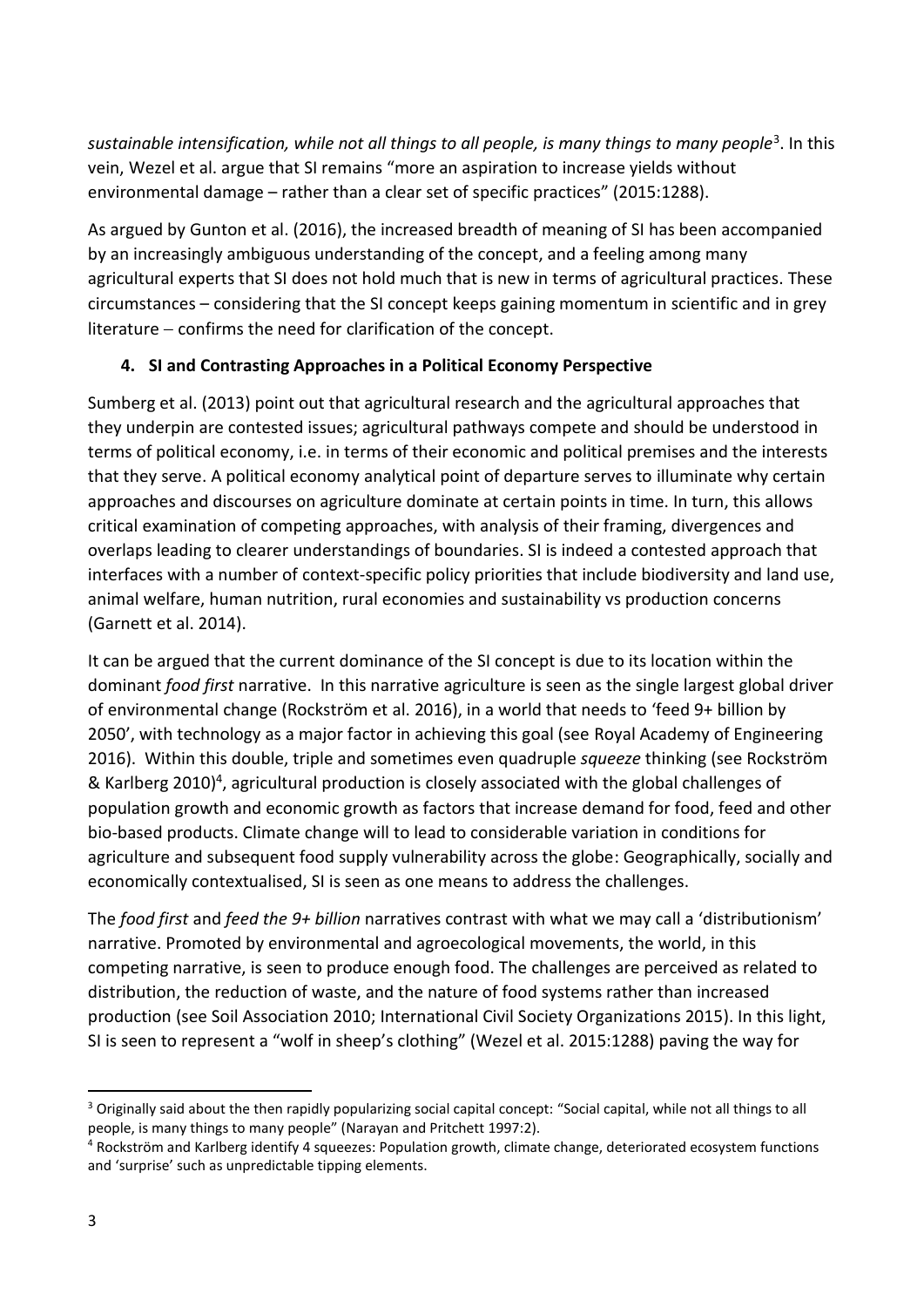'greenwashing' that leads to perpetuation of unnecessary and wasteful 'productivism'<sup>5</sup> in a world of finite resources (see International Civil Society Organizations 2015).

However, the *food first* and *feed the 9+ billion* narratives are pervasive. The 2014 Standing Committee on Agricultural Research (SCAR Foresight 2014), while acknowledging that distributive policies and reduction of waste are indeed ingredients in improving the state of affairs as regards future food security, also argues that these steps will not suffice. Godfray (2015) in the same vein convincingly argues that the quest for better distribution, while part of the complex picture, ignores the realities of political economy. Referring to Sen's (1981) research on famines and his findings on the importance of stable food prices, Godfray points out that sustainable intensification "aims to reduce global hunger by increasing food supply in low-income countries and helping the global food system maintain affordable food prices and reduce volatility in global commodity markets." (2015:204).

Generally seen though, these competing narratives do find common ground in their criticism of 'high external input' agriculture. This criticism resonates with Pretty's (1997) and Conway's (1997) original contrasting (see section 2) of green revolution (in the developing world) and industrial agriculture (in the developed world) with SI.

In this regard, it is worth keeping in mind that in Sub-Saharan Africa – a region that is central to the '*feed the 9+ billion*' narrative for both demographic and agricultural reasons – modernizing agriculture along the lines of the Asian green revolution experience is a popular policy aim (Action Aid 2009). Asia's green revolution saw vast increases in food production, but also a dependence on external inputs that often proved to be precarious for small farmers owing, in particular, to their limited access to financial capital. The green revolution formula remains, in the eyes of its critics, associated with monocultures, plant disease susceptibility, nutrient surpluses and emissions. Environmentally and socially unsustainable, the approach is seen to translate into reduced resilience for small farmers, in the face of climate change and climate variability (see ACB 2016; FAO 2014).

However, the research and policy agendas, and the agricultural directions that they support in Africa are blurred. The influential Alliance for a Green Revolution in Africa (AGRA), financed by the Gates Foundation, promotes green revolution technology 'packages' that are criticized for rendering smallholder systems vulnerable (Fejerskov 2017). At the same time, the research

**.** 

<sup>5</sup> Defining 'productivist agriculture' Woods (2011), refers to a "discourse of agricultural organization in which the function of farming was singularly conceived as the production of food and fibre, and which prioritized increasing agricultural production over all other considerations" (2011:67) . The associated notion of post-productivist agriculture emerged in the 1990's (as did SI), to explain perceived changes in agricultural production, away from productivism, towards "demands for amenities, ecosystem services and preservation of cultural landscapes" (Almstedt 2013:8)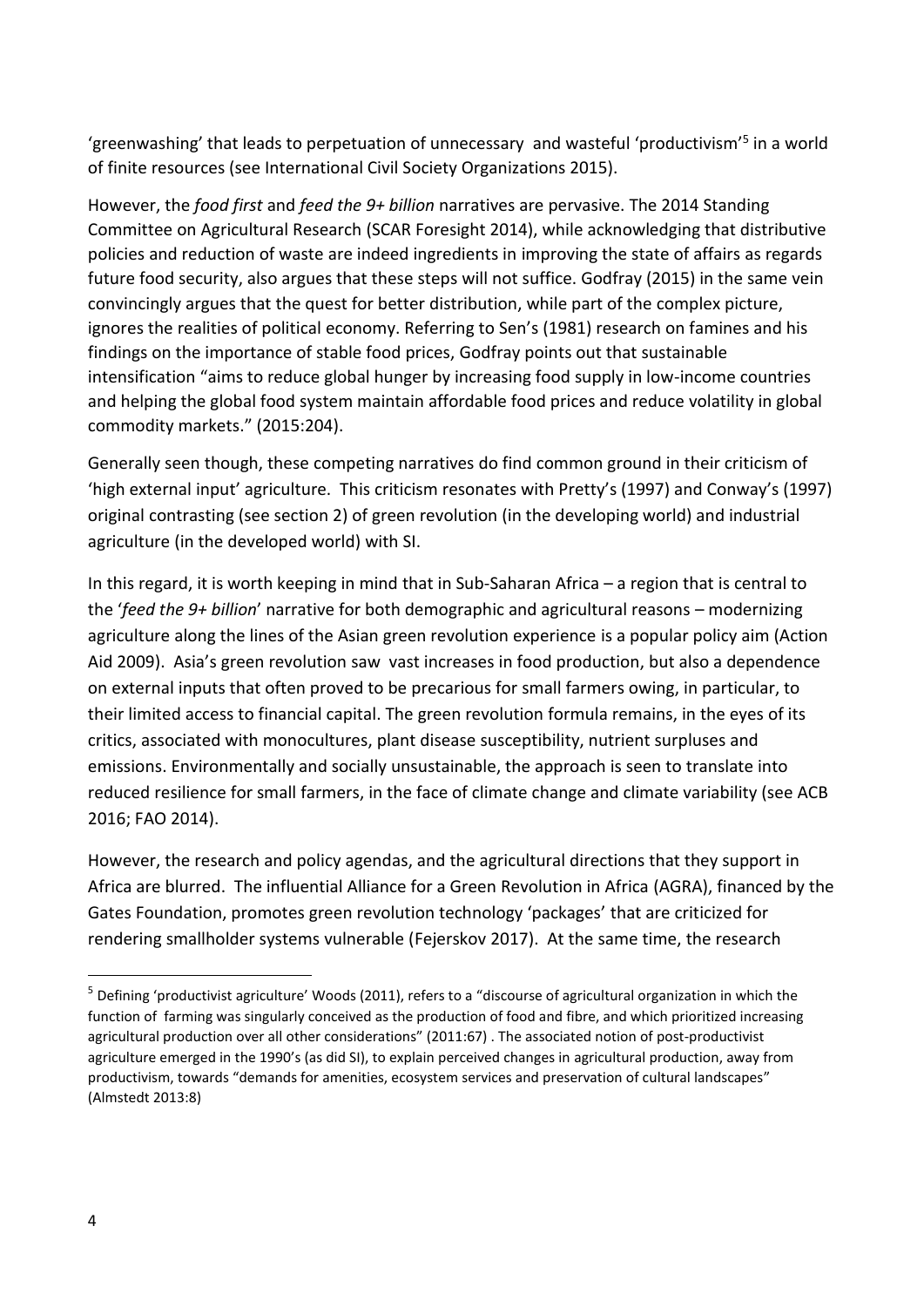strategies of another influential organization, the Forum for Agricultural Research in Africa (FARA), commonly a partner in European – African research collaboration projects, while adopting SI as the main "organizing framework" (FARA 2014:8), also aligns itself with agricultural transformation experiences that entail green revolution and industrial agriculture directions<sup>6</sup>.

#### **5. SI and Related Approaches: What is the Difference?**

Having in the previous section outlined the boundaries of SI by examining contrasting perspectives, SI will, in the following, be examined in the context of related 'low external input' intensification approaches. Wezel et al. (2015) in a comprehensive literature review compare three approaches, all of which feature prominently in current debates on the direction of agriculture, viz: 'Ecological intensification', 'sustainable intensification' and 'agroecological intensification'. As Wezel et al (2015) point out, SI is the most frequently occurring term in the literature.

Noting that these approaches are united in their adherence to principles of sustainability and the intensification of agriculture to meet food demands while mitigating environmental effects, Wezel et al. find that the principles differ on the following accounts: SI, as the most general category accommodates "most current farming practices…..as long as sustainability is in some way addressed" (2015:1283). Ecological intensification, "emphasizes the understanding and intensification of biological and ecological processes and functions of agroecosystems" (2015:1283), while "agroecological intensification accentuates the system approach and integrates more cultural and social perspectives in its concept" (2014:1283).

Table 1 summarises the keywords as they appear in 241 scientific papers on the farming practices of ecological intensification, agroecological intensification and SI between 1983 and 2015. It appears that the overlap between SI and ecological intensification is the strongest, even if wording and exact definitions of farming practices differ. The ecological intensification concept was originally coined by Cassmann (1999) as a set of ideas on ecological processes in yield enhancement in temperate arable crops (Godfray 2015); indeed, the ecological intensification vision comes close to that of SI.

The overlaps between SI, ecological intensification and agroecological intensification farming practices are also evident, even if the more comprehensive systems approach of agroecological intensification represents a major difference. Had the list included the social and cultural practices of agroecology, such as those associated with small farmers, local knowledge, local context and organisation, rather than predominantly agronomic practices, then the differences between agroecological intensification and the two other approaches would have been greater, as Wezel et al. (2015) note.

1

<sup>&</sup>lt;sup>6</sup> The experience of Brazil, Thailand, China and South Korea in transforming agriculture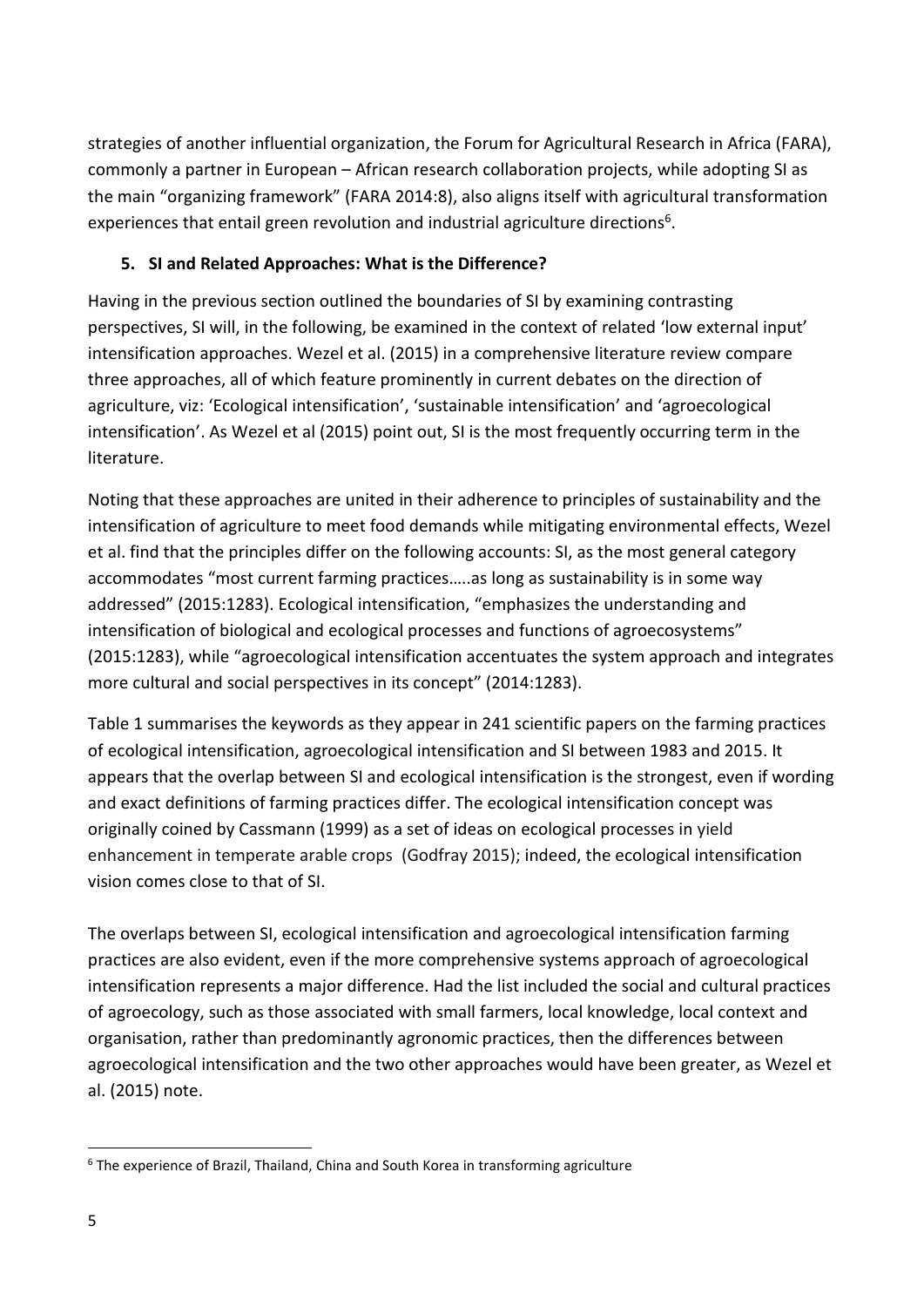#### **Table 1**

## **Summary of Emphases in Ecological, Agroecological and Sustainable Intensification Farming Practices (as appearing in key literature)**

| <b>ECOLOGICAL</b>                 | <b>AGROECOLOGICAL</b>                                       | <b>SUSTAINABLE</b>                            |
|-----------------------------------|-------------------------------------------------------------|-----------------------------------------------|
| <b>INTENSIFICATION</b>            | <b>INTENSIFICATION</b>                                      | <b>INTENSIFICATION</b>                        |
| <b>Conservation Tillage</b>       | Mulching                                                    | <b>Conservation Tillage</b>                   |
| <b>Mixed Cropping Systems</b>     | Intercropping                                               | Legumes, Cover Crops and                      |
| Diversified Crop Rotation         | <b>Crop Rotations</b>                                       | <b>Catch Crops in Rotations</b>               |
| <b>Cover Crops</b>                | <b>Integrated Pest Management</b>                           | <b>Integrated Pest Management</b>             |
| <b>Minimisation of Soil</b>       | and Biological Control                                      | Soil Conservation                             |
| Compaction                        | <b>Integrated Soil and Nutrient</b>                         | <b>On-farm Mechanisation</b>                  |
| <b>Integrated Pest Management</b> | Management                                                  | <b>Smart, Precision Technologies</b>          |
| Improved fertiliser and           | Balanced and Efficient Use of<br>Fertilisers                | for Irrigation and Nutrient Use<br>Efficiency |
| <b>Nutrient Management</b>        | Use of Quality Seeds of Well-                               | High Yielding Varieties (incl                 |
| <b>Direct Seeding</b>             | <b>Adapted Hybrids</b>                                      | Transgenic Crops)                             |
| <b>Biodiversity Preservation</b>  | <b>Water Conservation</b>                                   | Animal-Crop Integration                       |
|                                   | Organic Inputs                                              |                                               |
|                                   | 'Right-time' Planting                                       |                                               |
|                                   | Crop-Tree-Livestock<br>Interactions                         |                                               |
|                                   | Recycling of Biomass and<br><b>Agricultural By-products</b> |                                               |

Based on Wezel et al. 2015

### **6. SI and the 'Neutral' Role of Technology**

As Table 1 shows, a major difference between SI and ecological and agroecological intensification is SI's focus on technology (farm mechanisation, smart agriculture and high-yielding varieties) in farming practices. This illustrates the centrality of technology to the food first and *feed the 9+*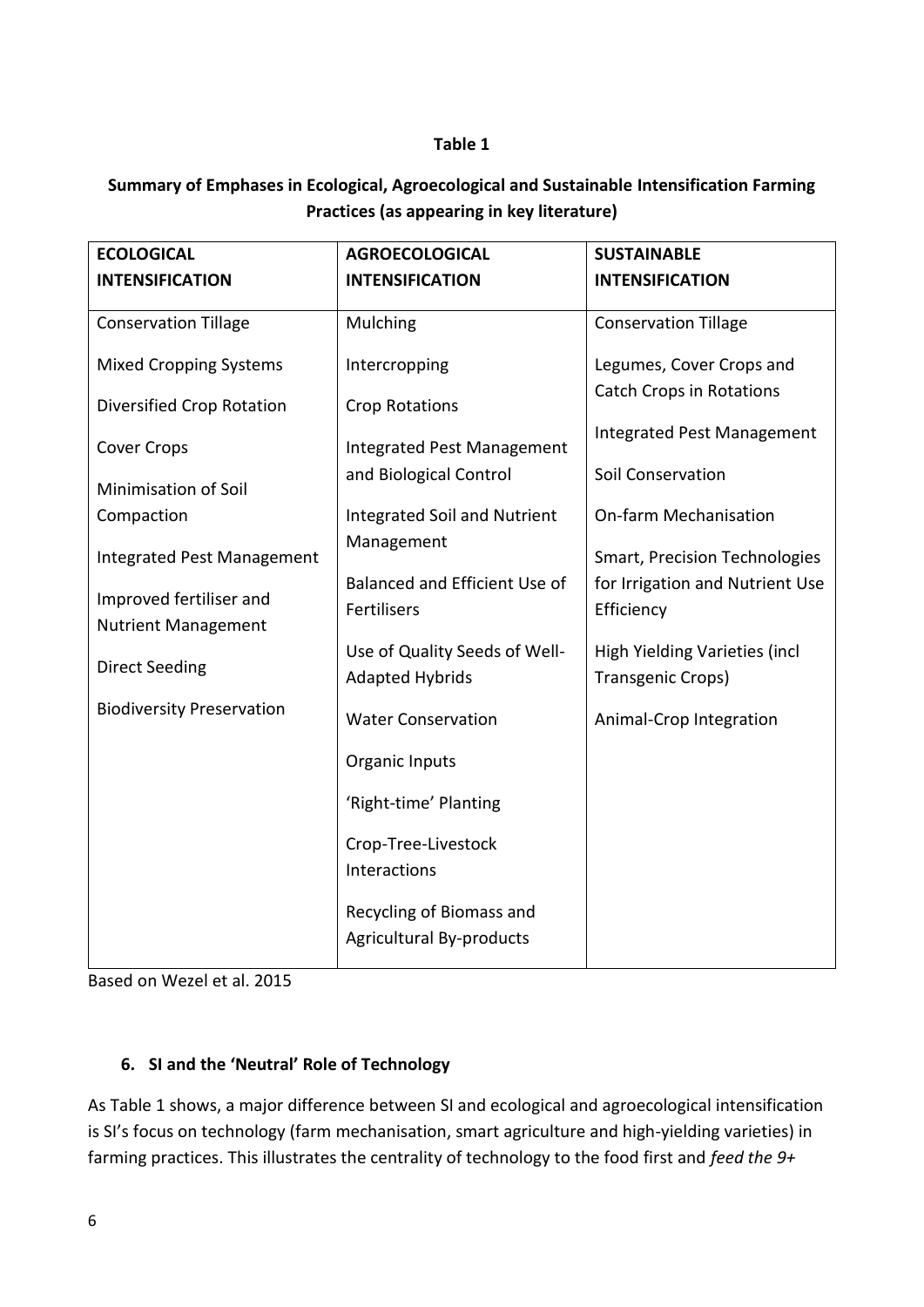*billion* narratives of which SI is part (see section 4). It also suggests that sustainable agriculture in SI thinking is perceived as a predominantly technological challenge, without the (techno)political implications associated with unequal access to knowledge and finance (see Fejerskov 2017). This is particularly evident when comparing SI with agroecology's recognition of the social and cultural implications of certain technologies. SI ignores, for instance, the very divisive issue of GMOs and proprietary rights and claims (Godfray 2015). In this connection, there is very limited focus on small farmers' limitations as regards access to technologies, and as critics hold, genetic engineering as something that may increase the vulnerability of smallholder farming systems (Fejerskov 2017). Evidently, small is not necessarily beautiful (see Schumacher 1973) in SI.

These concerns gain particular relevance when considering that it is in the developing world that the population, food and climate squeeze will be most severe, and where, as Rockström et al (2016) point out, the "2.5 billion smallholders that control 500 million small farms and which produce 80% of the food supply in Asia and Sub-Saharan Africa reside". This silence as regards the structuring of rural development and farming, may be seen as indicative of the SI literature's relative neutrality as regards the strategy for sustainably '*feeding the 9+ billion*', most of it stressing, as Godfray puts it, "the goal rather than the trajectory" (2015:205).

Moving away from GMOs, and into less contentious technologies, the potential of digital technologies is reflected in the SI emphasis on precision technologies. Indeed, increasingly, the combination of the use of sensors, decision support systems and precision farming, for optimizing the use of resources in spatially targeted and site-specific management is becoming a central element in SI thinking. SCAR Foresight (2014), for instance, recognises digital technologies as technologies that potentially enable sustainable intensification, by reducing carbon and nitrogen footprints, improving soil quality, and enabling diverse production systems that, at different scales, produce a diversity of outputs.

As with other technologies, the full potential of digital technology for SI remains hampered by unequal access to technologies across the globe; however, engineering approaches that involve users in innovation of technologies in local contexts (Lomas 2016) may go some way towards bridging access gaps. So may, as argued by Conway and Badiane (2016), the continuously improving internet connectivity across the developing world, with Global Positioning Systems, micro-dosing of fertilisers and precision use of water as key features.

### **7. Concluding Remarks**

This investigation of the definitions, principles and boundaries of SI has identified the following as key SI principles: Sustainability (eliminating harm/reducing negative impacts/improving environmental management of land), resource efficiency, limited conversion of land, yield gap closure and total factor productivity. Rooted in these principles, three major boundaries with contrasting and related approaches have been identified: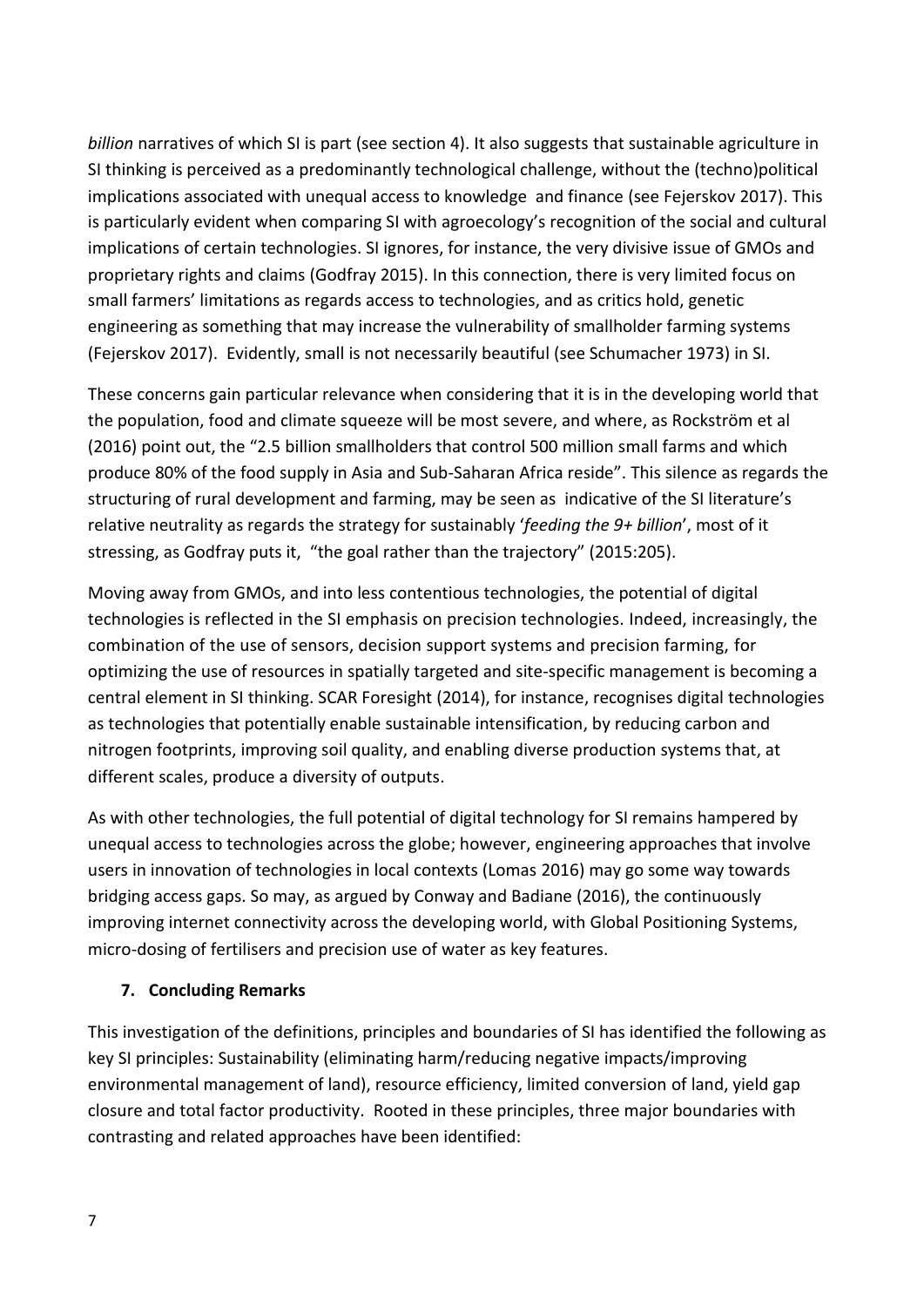First, SI has taken intensification and productivity notions beyond high external input agriculture understandings, to include resource efficiency dimensions and total factor productivity as the key sources of productivity gains. This paradigm shift represents a major boundary vis-à-vis productivist directions in agriculture. With the advent of nexus and demographic, climate etc. 'squeeze' thinking, the SI paradigm has become firmly placed within the 'feed the 9 billion by 2050' narrative.

Secondly, SI's silence with respect to how farming should be structured in order to reach the goal of higher yields with less impact on the environment, represents a boundary vis-à-vis related sustainable agriculture directions, particularly agroecological intensification. SI mainly denotes a goal, and as both the critical literature and that which tends to champion SI points out, what to do to reach that goal is a work in progress. SI's limitations as regards prescriptive and strategic actions contrasts with agroecological intensification. The latter's broad systems approach, with focus on not only farming, but also political, social and cultural dimensions appears increasingly, at least in some contexts, as a framework for implementation.

A third boundary is represented by SI's embracing of new technology. This again confirms SI's centrality to the '*feed the 9+ billion narrative'* where technology plays a major role, and it contrasts with the approaches that compete within the sustainable agricultural realm. A fault line here is clearly the perception in SI, of technology as a neutral means towards intensification. This contrasts with perceptions of the role of technology – most clearly GMOs – in agroecological intensification thinking, as having negative effects on small farmers. In this perspective, SI and the narratives of which it is part, are obviously deeply political.

It is tempting to argue, that SI's relative silence with respect to the complexities and the politically determined structuring of farming, in the course towards the goal of higher yields and sustainability, is indeed the key reason why the approach is *many things to many people*. However, it may also be argued, as Pretty and Bharucha do, that because agricultural systems are "diverse, synergistic and tailored to their particular social- ecological contexts…..there are many pathways towards agricultural sustainability, and no single configuration of technologies, inputs and ecological management is more likely to be more widely applicable than another" 2014:1577- 1578).

In this light, the strength of SI as a unifying concept appears to be its relative pragmatism, with scope for adaptation to specific circumstances, within the boundaries of its key environmental sustainability principles. This implies that SI's role as an organizing framework for research, in line with the recommendations of much of the SI literature, needs to be sustained through contextspecific conceptual refinement, metrics and the testing of actual farming practices.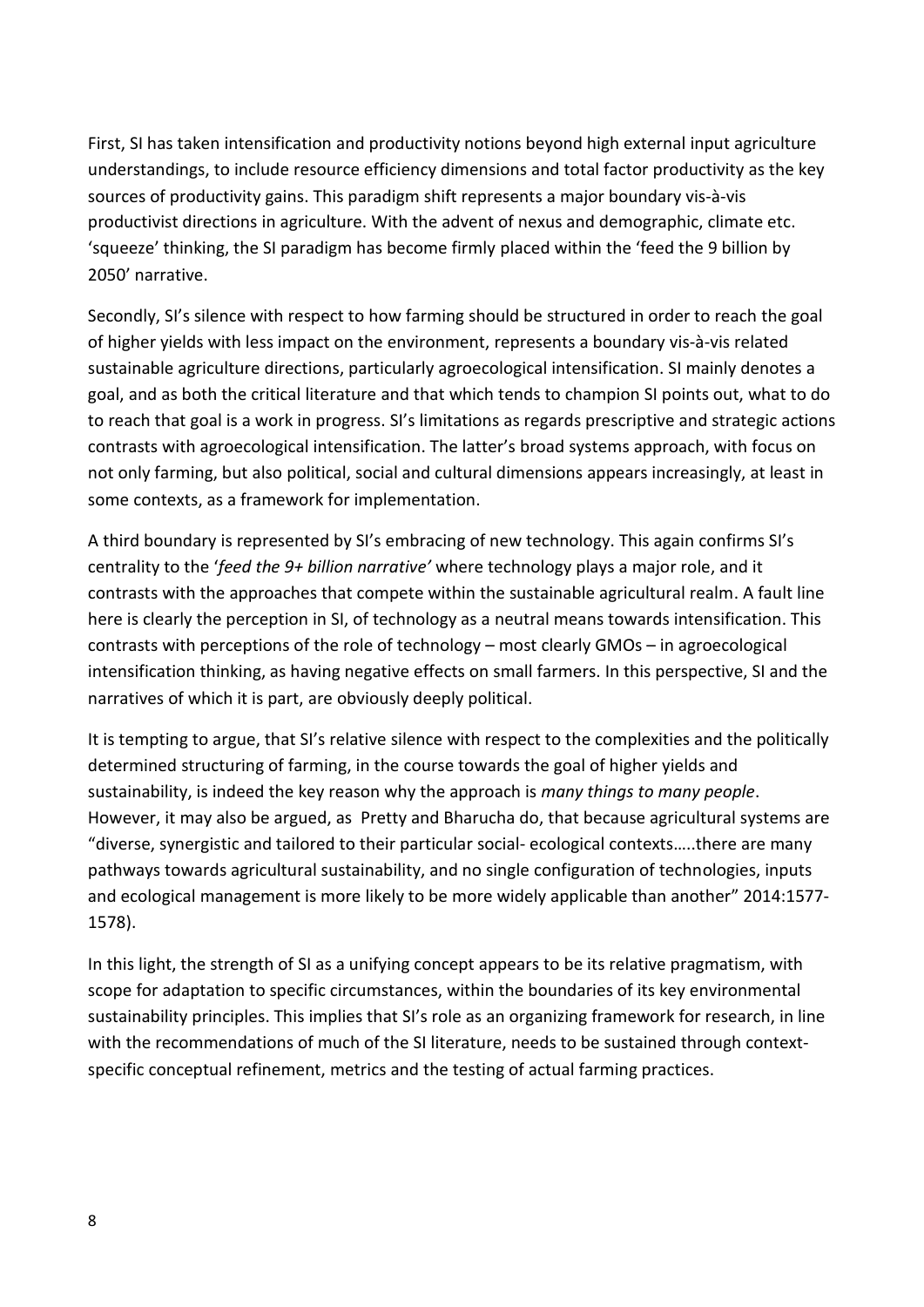#### **References:**

African Centre for Biodiversity (ACB); 2016: Soil Fertility: Agroecology and not the green revolution for Africa[. www.acbio.org.za](http://www.acbio.org.za/)

Action Aid; 2009: Assessing the Alliance for Green Revolution in Africa. http://www.actionaid.org/sites/files/actionaid/aai\_report\_-\_assessing\_agra.pdf

Almstedt, Å; 2013: Post-productivism in rural areas: A contested concept.In: Linda Lundmark, Camilla Sandström (ed.), Natural resources and regional development theory (pp. 8-22). Umeå: Institutionen för geografi och ekonomisk historia, Umeå universitet. GERUM Kulturgeografisk arbetsrapport

Cassmann, K; 1999: Ecological Intensification of Cereal Production Systems: Yield potential, soil quality and precision agriculture. Proceedings of the National Academy of Science, USA, Vol. 96, pp. 5952–5959,

Conway, G; 1997: The Doubly Green Revolution: Food for all in the Twenty-First Century. Cornell University Press

Conway, G; Badiane, O; 2016: Sustainable intensification could end chronic hunger. In Engineering for a Better World. Royal Academy of Engineering, pp 8-9

FAO; 2011: Save and Grow. A policymaker's guide to the sustainable intensification of smallholder crop production. FAO, Rome.

FAO; 2014: Agroecology for Food Security and Nutrition: Proceedings of the FAO International symposium, 18-19 September 2014, Rome, Italy.<http://www.fao.org/about/meetings/afns/en/>

FARA; 2014**.** Science agenda for agriculture in Africa (S3A): "Connecting Science" to transform agriculture in Africa*.* Forum for Agricultural Research in Africa (FARA), Accra, Ghana.

Fejerskov, A.M; 2017: The New Technopolitics of Development and the Global South as a Laboratory of Technological Experimentation. Science, Technology and Human Values 1-22.

Garnett, T; Appleby, M.C; Balmford, A; Bateman, A.J; Benton, T.G; Bloomer, P; Burlingame, Dawkins, M; Dolan, L; Fraser, D; Herrero, M; Hoffmann, I; Smith, P;Thornton, P.K; Toulmin, C; Vermeulen, S.J; Godfray, S.C.J; 2014: Sustainable Intensification in Agriculture: Premises and Policies. Science, vol. 341 pp 33-34

Godfray, H.C.J; 2015: The debate over sustainable intensification. Food Security, 7, 199-208

Gunton, R.M; Firbank, L.G; Inman A; Winter, D.M; 2016: How scalable is Sustainable Intensification? Nature Plants, Vol 2, art no. 16065.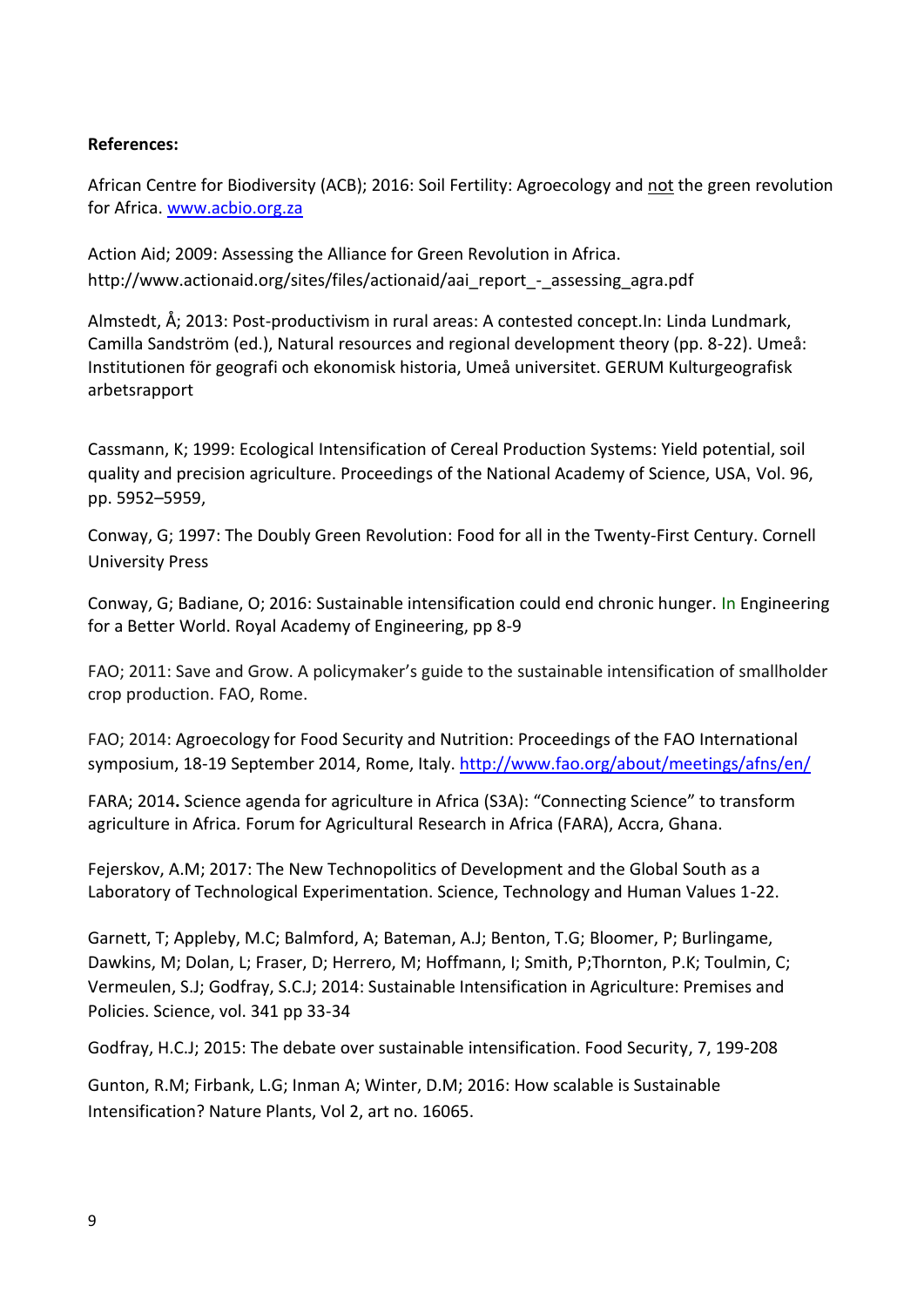Hoff, H; 2011: Understanding the Nexus. Background Paper for the Bonn 2011 Conference: The Water, Energy and Food Security Nexus. Stockholm Environment Institute

International Civil Society Organizations; 2015: Don't be fooled! Civil society says NO to "Climate Smart Agriculture" and urges decision-makers to support agroecology. Unpublished petition text for GACSA. Retrieved 24.04.2017 at [http://www.climatesmartagconcerns.info/cop21](http://www.climatesmartagconcerns.info/cop21-statement.html) [statement.html](http://www.climatesmartagconcerns.info/cop21-statement.html)

Ittersum, M.K. van; Bussel, L.G.J. van; Wolf, J.; Grassini, P.; Wart, J. van; Guilpart, N.; Claessens, L.; De Groote, H.; Wiebe, K.; Mason-D'Croz, D.; Haishun Yang; Boogaard, H.; Oort, P.J.A. van; Van Loon, M.P.; Saito, K.; Adimo, O.; Adjei-Nsiah, S.; Agali, A.; Bala, A.; Chikowo, R.; Kaizzi, K.; Kouressy, M.; Makoi, J.H.; Ouattara, K.; Kindie Tesfaye Fantaye; Cassman, K.G. 2016: Proceedings of the National Academy of Sciences of the United States of America PNAS, 113 (52): 14964-14969.

Lomas, P.S; 2016: Technology Justice for the poorest and most vulnerable. In Engineering for a Better World. Royal Academy of Engineering, pp 6-7

Narayan, D; Pritchett L; 1997: Cents and Sociability: Household Income and Social Capital in Rural Tanzania. World Bank Policy Research Paper 1796.

Pretty, J; 1997: The Sustainable Intensification of Agriculture. Natural Resource Forum 21 (4), 247- 25

Pretty, J; Bharucha, Z.P; 2014: Sustainable Intensification in Agricultural Systems. Annals of Botany 114: 1571–1596.

RISE Foundation; 2014: The Sustainable Intensification of European Agriculture. A Review Sponsored by the RISE Foundation. Brussels.

Rockström, J; Karlberg L; 2010: The Quadruple Squeeze: Defining the safe operating space for freshwater use to achieve a triply green revolution in the Anthropocene. AMBIO 2010 39:257–265

Rockström, J.; William, J.; Daily; G; Noble, A; Matthews, N; Gordon, L; Wetterstrand, H; DeClerck, F; Shar, M; Steduto, P; de Fraiture, C; Hatibu, N, Unver, O; Bird, J; Sibanda, L; Smith, J; 2016: Sustainable intensification of agriculture for human prosperity and global sustainability. AMBIO.

Royal Academy of Engineering; 2016: Engineering for a Better World. Achieving the United Nations Sustainable Development Goals

SCAR Foresight; 2014: Sustainable Agriculture, Forestry and Fisheries in the Bioeconomy. A Challenge for Europe. 4th Foresight Exercise. European Commission

Schumacher, E; 1973: Small is Beatiful: A Study of Economics as if People Mattered. London: Blond and Bridge.